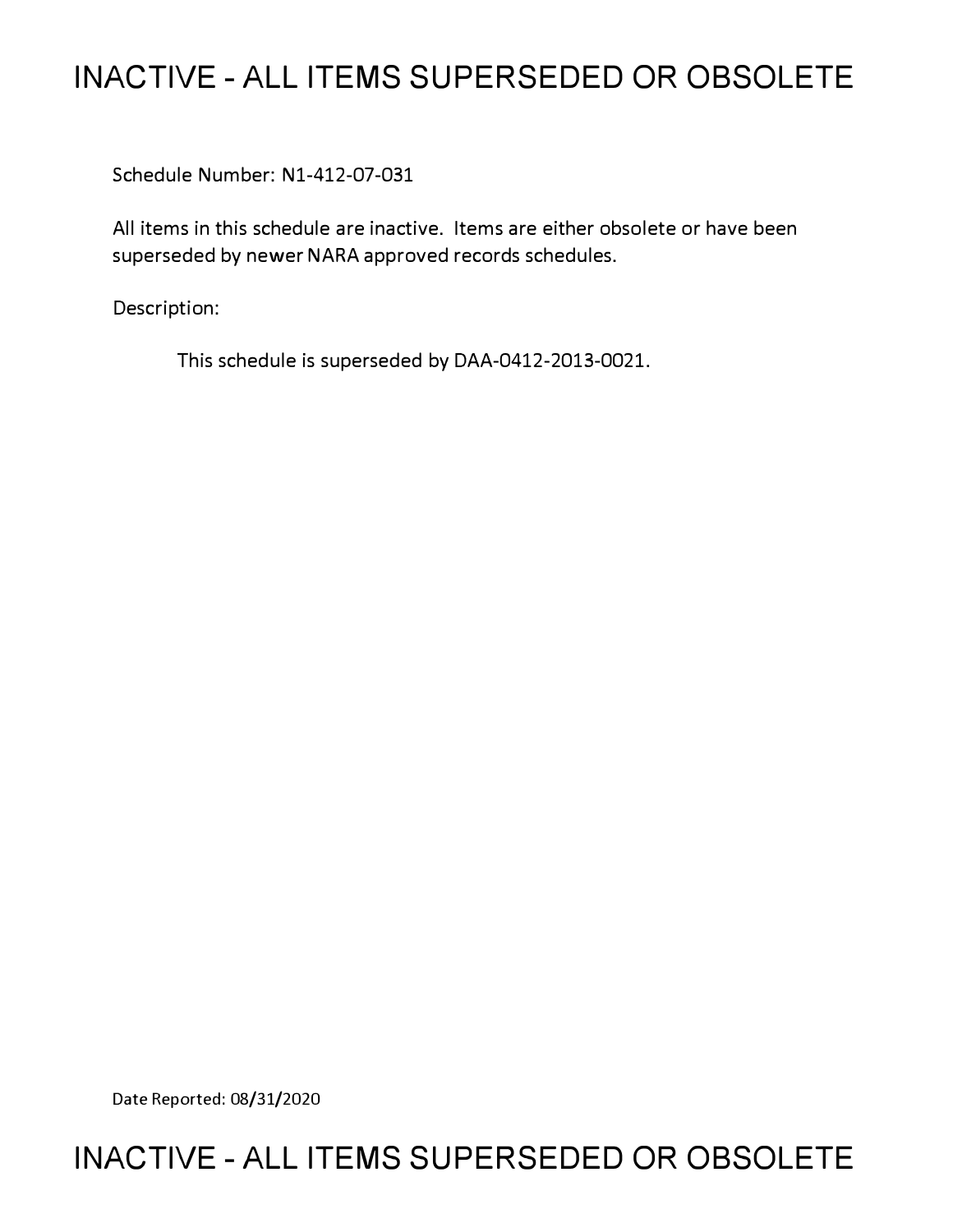| <b>REQUEST FOR RECORDS DISPOSITION AUTHORITY</b>                               |                                                                                                                                                                                                                                                                                                                                                           |                     |                                               | <b>JOB NUMBER</b><br><u>NI - 412 - 07 - 31</u>                                                                                                                                                                                               |              |  |  |
|--------------------------------------------------------------------------------|-----------------------------------------------------------------------------------------------------------------------------------------------------------------------------------------------------------------------------------------------------------------------------------------------------------------------------------------------------------|---------------------|-----------------------------------------------|----------------------------------------------------------------------------------------------------------------------------------------------------------------------------------------------------------------------------------------------|--------------|--|--|
| To: NATIONAL ARCHIVES and RECORDS ADMINISTRATION (NIR)<br>WASHINGTON, DC 20408 |                                                                                                                                                                                                                                                                                                                                                           |                     |                                               | $1 - 8 - 2007$<br><b>DATE RECEIVED</b>                                                                                                                                                                                                       |              |  |  |
| 1. FROM (Agency or establishment)                                              |                                                                                                                                                                                                                                                                                                                                                           |                     |                                               | <b>NOTIFICATION TO AGENCY</b>                                                                                                                                                                                                                |              |  |  |
| U.S. Environmental Protection Agency                                           |                                                                                                                                                                                                                                                                                                                                                           |                     |                                               |                                                                                                                                                                                                                                              |              |  |  |
| 2. MAJOR SUBDIVISION                                                           |                                                                                                                                                                                                                                                                                                                                                           |                     |                                               |                                                                                                                                                                                                                                              |              |  |  |
| <b>Toxic Substances</b>                                                        |                                                                                                                                                                                                                                                                                                                                                           |                     |                                               | In accordance with the provisions of 44 U.S.C.<br>disposition request,<br>the<br>3303a,<br>including<br>amendments, is approved except for items that may<br>marked Adisposition not approved= or<br>be<br>Awithdrawn $\equiv$ in column 10. |              |  |  |
| 3. MINOR SUBDIVISION                                                           |                                                                                                                                                                                                                                                                                                                                                           |                     |                                               |                                                                                                                                                                                                                                              |              |  |  |
| Headquarters                                                                   |                                                                                                                                                                                                                                                                                                                                                           |                     |                                               |                                                                                                                                                                                                                                              |              |  |  |
| 4. NAME OF PERSON WITH WHOM TO CONFER<br>5. TELEPHONE                          |                                                                                                                                                                                                                                                                                                                                                           |                     |                                               | <b>DATE</b><br>ARCHIVIST OF THE UNITED STATES                                                                                                                                                                                                |              |  |  |
|                                                                                | John B. Ellis                                                                                                                                                                                                                                                                                                                                             | 202-566-1643        |                                               | 1128103<br>Alle Western                                                                                                                                                                                                                      |              |  |  |
| <b>DATE</b>                                                                    | retention periods specified; and that written concurrence from the General Accounting Office, under the provisions of Title 8 of the<br>GAO manual for Guidance of Federal Agencies,<br>is not required;<br>is attached; or<br>SIGNATURE OF AGENCY REPRESENTATIVE<br>$\mathsf{V}$<br>John B. Ellis $\bigcap_{\Lambda} \mathbb{R}$ . Ell<br>$/$ la $ c_b $ | has been requested. | <b>TITLE</b><br><b>Agency Records Officer</b> |                                                                                                                                                                                                                                              |              |  |  |
| 7. Item<br>No.                                                                 | 8. DESCRIPTION OF TEM AND PROPOSED DISPOSITION                                                                                                                                                                                                                                                                                                            |                     |                                               | <b>10. ACTION TAKEN</b><br>9. GRS OR SUPERSEDED<br>(NARA USE ONLY)<br><b>JOB CITATION</b>                                                                                                                                                    |              |  |  |
|                                                                                | TSCA Section 6 Regulation of Hazardous Chemical<br>Substances and Mixtures Files                                                                                                                                                                                                                                                                          |                     |                                               |                                                                                                                                                                                                                                              | N1-412-01-11 |  |  |
|                                                                                | Re 1/30/08 copies sent to agency, Numb, Nume, Nummo, 8 NR                                                                                                                                                                                                                                                                                                 |                     |                                               |                                                                                                                                                                                                                                              |              |  |  |
| <b>PREVIOUS EDITION NOT USABLE</b><br>115-109                                  |                                                                                                                                                                                                                                                                                                                                                           |                     |                                               | STANDARD FORM SF 115 (REV. 3-91)<br>Prescribed by NARA 36 CFR 1228                                                                                                                                                                           |              |  |  |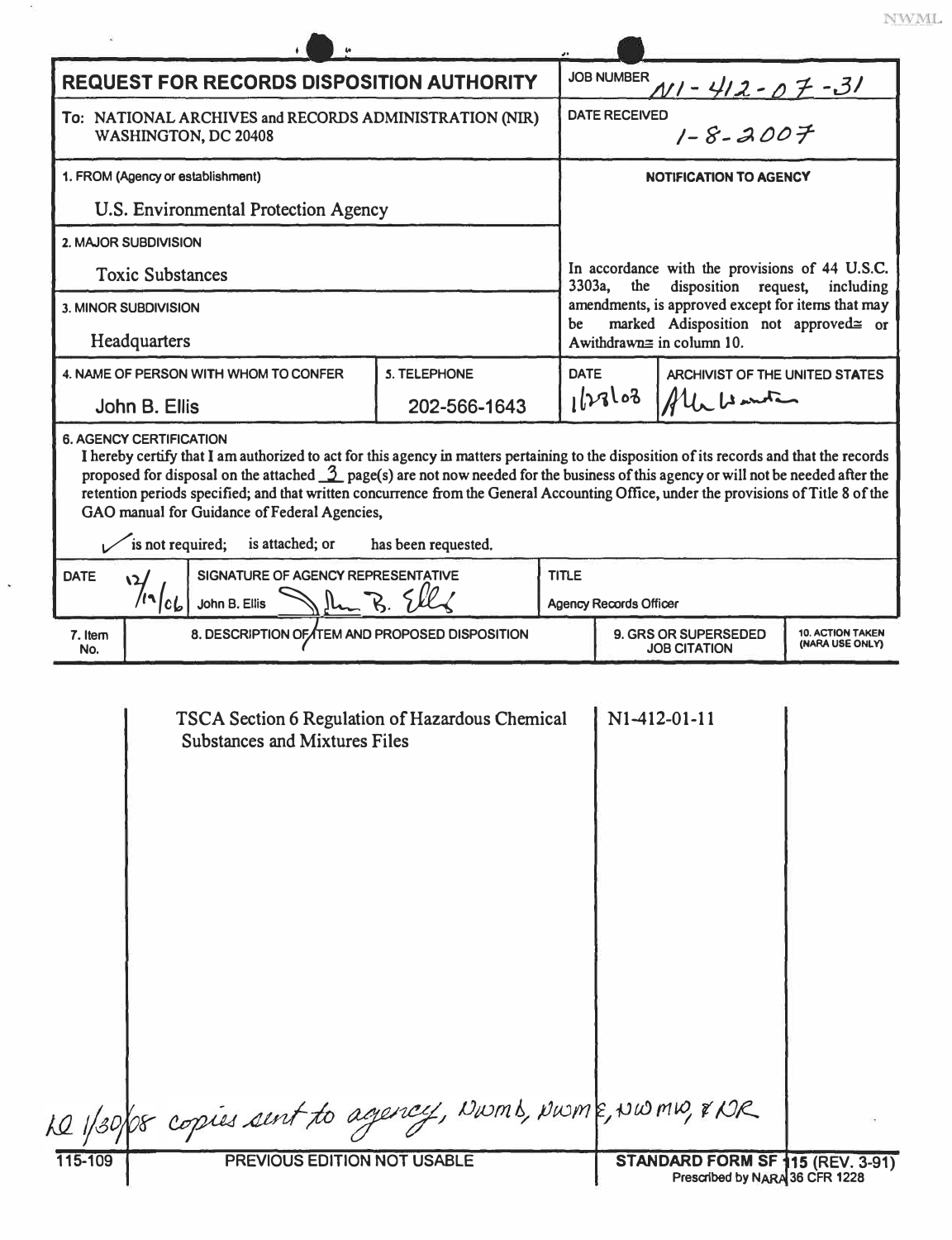**This schedule is in draft. It may be used to retire records, but may not be used to destroy records. If you have any questions, please contact the Records Help Desk.** 

# **EPA Records Schedule 247**

**Status:** Draft, 01/31/2008

**Title:** TSCA Section 6 Regulation of Hazardous Chemical Substances and Mixtures Files

**Program:** Toxic Substances

**Applicability:** Headquarters

**Function:** 108-025-06-02 - Manage Toxic Substances

### **NARA Disposal Authority:**

This schedule authorizes the disposition of the record copy in any media (media neutral), excluding any records already in electronic form. Records designated for permanent retention must be transferred to the National Archives in accordance with NARA standards at the time of transfer.

• Nl-412-07-31

#### **Description:**

Records document requirements associated with the disposal, prohibition or limitation of the manufacture, processing, distribution in commerce or use of a chemical or mixture that presents or unintentionally causes the chemical substance or mixture to present an unreasonable risk of injury to human health or the environment. Includes permit applications for disposal or research and development, toxicity data, company notifications of inadvertently produced chemicals, request for waiver or exemptions, internal correspondence and related records. Examples of existing chemicals covered by this schedule are PCB, lead, and dioxin furans.

#### **Disposition Instructions:**

**Item a(l):** Record copy-Nonelectronic

- **Permanent**
- Close inactive records upon final action.
- Transfer to the National Archives 20 years after file closure. If record is microform, destroy paper after quality assurance is completed.

**Item a(2):** Record copy - Electronic

- **Permanent**
- Close inactive records upon final action.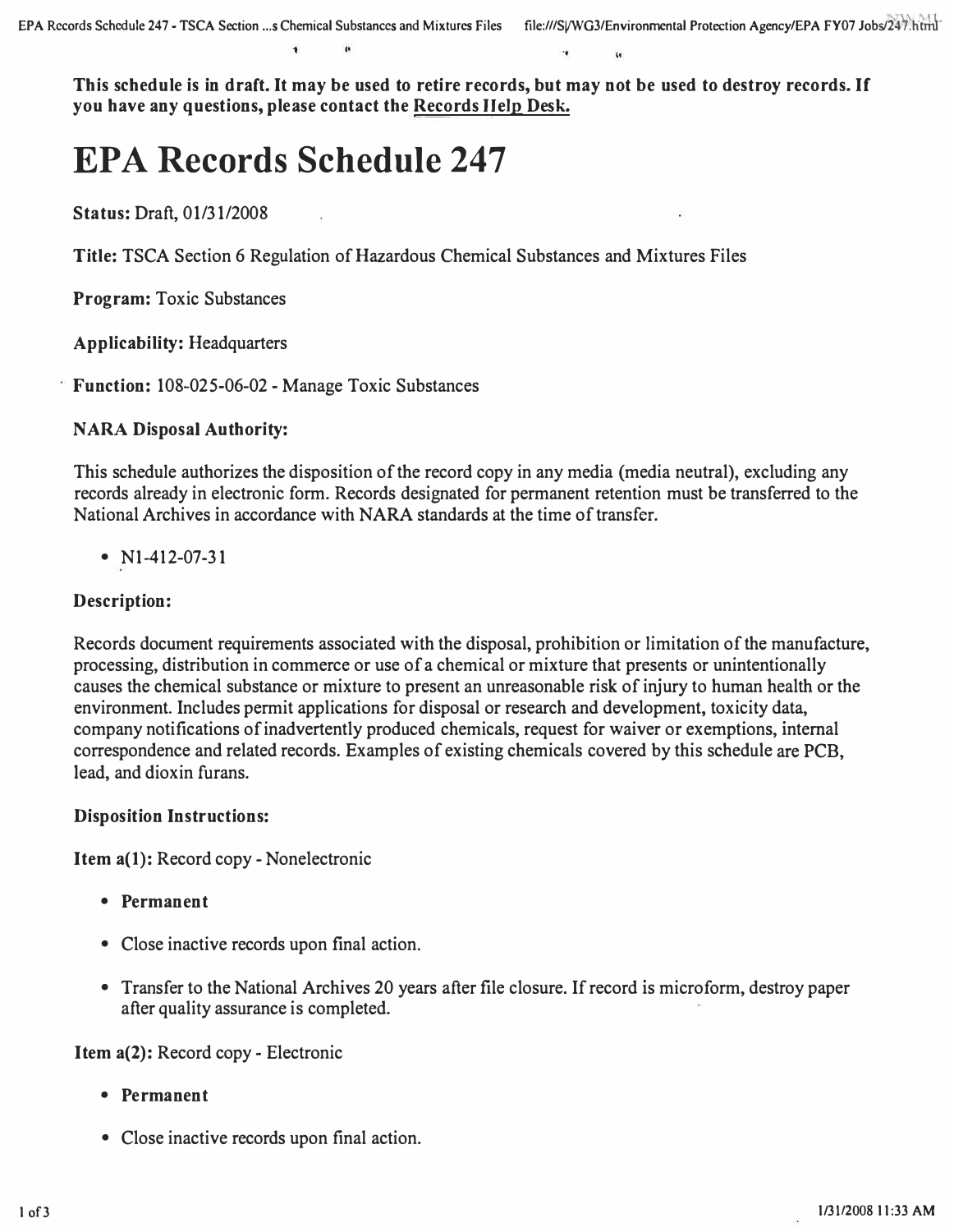• Transfer to the National Archives 5 years after file closure, with any related documentation and external finding aids, as specified in 36 CFR 1228.270 or standards applicable at the time.

,. ,,

**Item a(3):** Electronic copy of records transferred to the National Archives

- **Disposable**
- Close file upon transfer to the National Archives.
- Delete after electronic record copy is successfully transferred to the National Archives.

## **Guidance:**

The Non-Confidential Information Center (NCIC) and the Confidential Business Information Center (CBIC) are responsible for maintaining the record copy. The program office is responsible for maintenance and disposition of sensitive information not included in the NCIC files.

Records containing sensitive information must be shredded or otherwise definitively destroyed to protect confidentiality.

Microform copies are to be produced in accordance with standards in 36 CFR 1230.10 and 1230.20.

At the close out of the file, the documents held by the NCIC and CBIC should be retired at the same time.

If decisions are made resulting in a rule, documents supporting these actions should be retired under EPA 149 for regulations, standards, and guidelines. Copies maintained in the docket are covered by EPA 150.

Program offices responsible for documenting the issuance or denial of a permit should retain those records according to the disposition instructions in EPA 205.

Specific legal citations include:

- Toxic Substances Control Act, as amended, Sec. 6
- 40 CFR Parts 747-763

## **Reasons for Disposition:**

The disposition instructions have been rewritten as media neutral to allow for maintaining the record copy in EPA's electronic recordkeeping system. Item b for microformed paper copy was deleted and incorporated into item a. The retention of the record copy is unchanged.

The following changes were made in the 01/31/2008 version:

- Divided item a into three subitems, a(1)-(3).
- Revised the titles of disposition items a(1)-(3).
- Revised the disposition instruction for item a(3).

Item c for electronic copies created with word processing and electronic mail applications deleted 08/18/2006 pursuant to NARA Bulletin 2006-04.